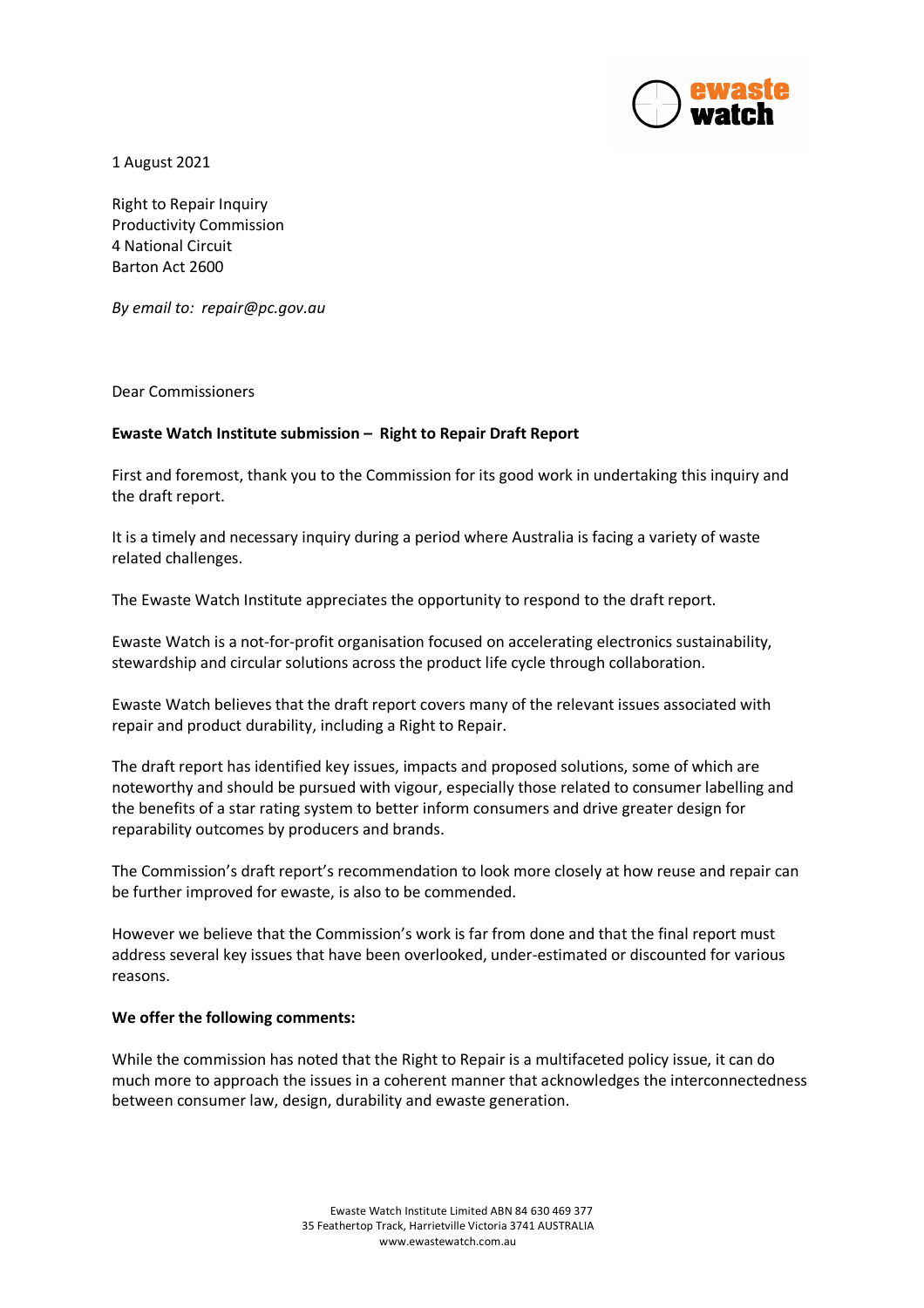

A siloed approach to these issues will fall short of the necessary policy reforms required.

At a time when the Commonwealth Government, States and Territories and many local governments are developing and pursuing circular economy policies, plans, programs and investments, it is vital that the Commission reflect these initiatives in their analysis and recommendations.

One of the key tenets of a circular economy is to prolong the life of products, components, and the materials they are made from. This is not blue sky policy ambition; it is hard wired into more and more policies and programs worldwide, in both business and governments.

Yet, this is not adequately reflected in the Commission's analysis or its recommendations. The term appears only once in the draft report overview, and then in a cursory manner.

## **The point here is that alignment with Government policies is essential.**

These policies reforms, currency in play, include attention to specific work:

- on reparability, durability and reusability, especially for e-products
- on the role of design to better deliver circular economy outcomes.
- on the opportunities to implement interventions across the product life cycle and supply chain to avoid and reduce waste arising from e-products.

Ewaste Watch encourages the Commission to look again at the 28 recommendations in the Government's review of the Product Stewardship Act and ensure that they positively inform the final recommendations in the Commission report. All of these recommendations have been adopted by the Commonwealth Government, and this should not be overlooked.

Ewaste Watch is very concerned to see that the Commission concluded that because we have well managed landfills that the impacts associated with landfilling ewaste are not significant or worthy of greater attention.

Firstly, this is not entirely correct. NSW alone is running out of landfill space, so the imperative is to ensure e-waste is diverted from landfill, is essential

Secondly, this observation fails to acknowledge the above-mentioned circular economy policies and the need to prolong the life of products, and keep them circulating in the economy.

Thirdly, the ACT, South Australia and Victoria have banned the disposal of ewaste to landfill and Western Australia proposes to ban ewaste to landfill in 2023. A well-managed landfill being an acceptable solution to managing ewaste, is sadly a 1990s view of how to manage our resources, many of which used in e-products are scarce or non-renewable.

FInally, only TVs, IT equipment and mobile phones are adequately addressed through national, industry-funded, consumer-friendly product stewardship schemes.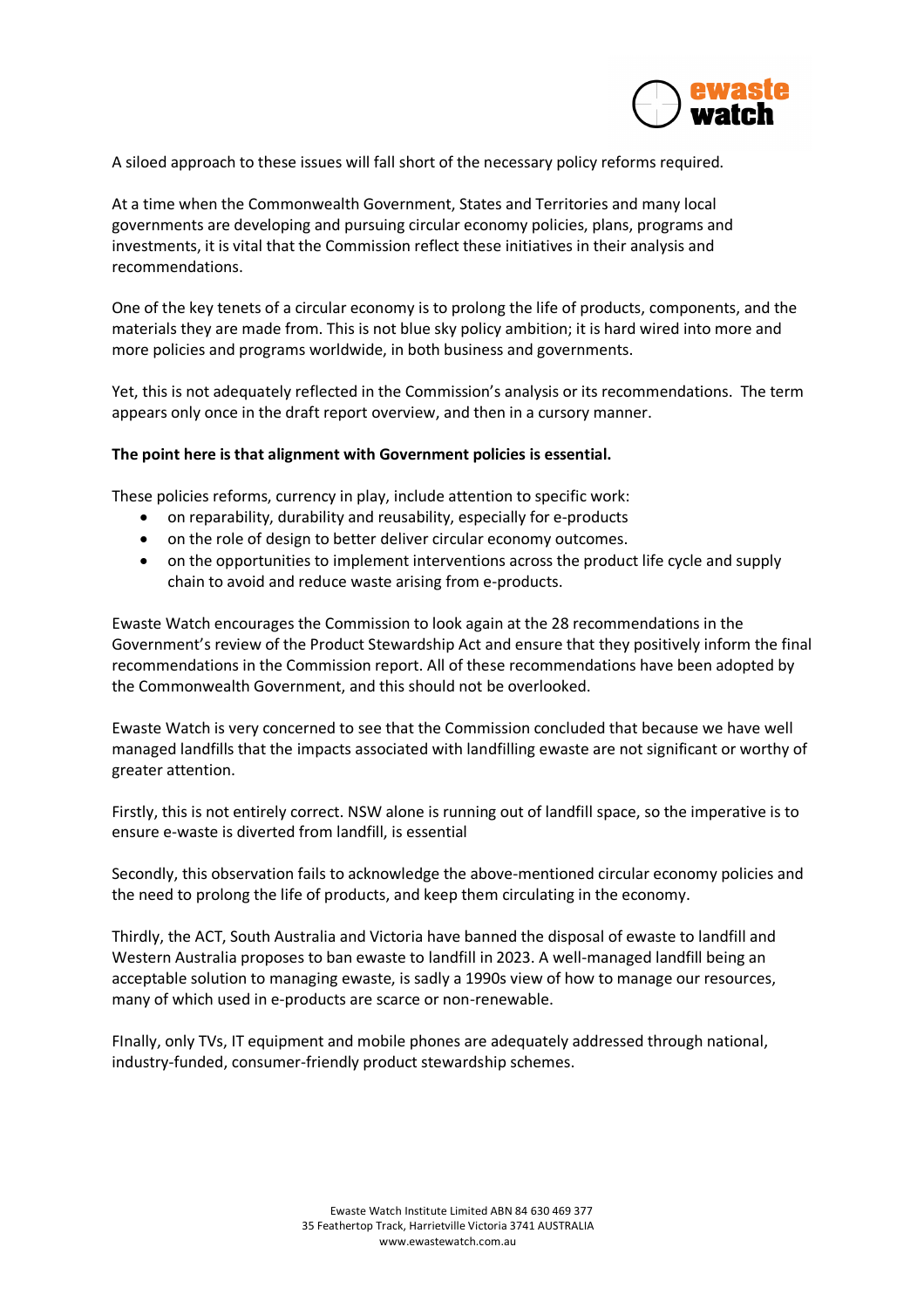

Australia has a very poor record when it comes to managing a range of other e-product categories such as:

- Solar panels
- Lighting
- Small appliances and whitegoods
- Power tools
- Batteries
- Scientific and medical equipment
- Toys
- And a diverse range of consumer electronics from microwaves to vacuum cleaners

The total body of ewaste is NOT managed effectively in Australia at present, and that repair and durability is part of the solution to address many of these e-products.

Ask any local council in Australia and you will quickly discover that desktop analysis of the problem does not match the everyday reality of managing the ewaste stream in Australia.

In short, the multifaceted aspect of reparability and durability must better address the issues of circularity, product life extension and other interventions than can avoid waste from e-products in the first instance. Our policies must not reflect an ambulance chasing approach of less harm, amelioration and questionable incrementalism.

This inquiry highlights that repair and product durability is a critical opportunity for Australia to move forward in addressing waste avoidance and reduction from e-products.

It is also an opportunity to ensure an aligned and coordinated approach alongside the very important work being undertaken by all levels of government in Australia to transition to a circular economy.

We cannot afford to use yesterday's assessment methods and assumptions to address tomorrow's issues and impacts, and thus the importance of the commission making sure it produces a report and recommendations that reflect 2021 and beyond.

A recent consumer survey of 2,000 Australians on the social and environmental issues that matter most to them, what actions they are taking to improve them and what they want from the brands and companies we buy from showed that

Almost 80% say brands and products should support causes or make changes to their products that address social and environmental issues

Almost 50% say they purchased a product (at least in part) within the last month because they thought it would help solve a social or environmental issue